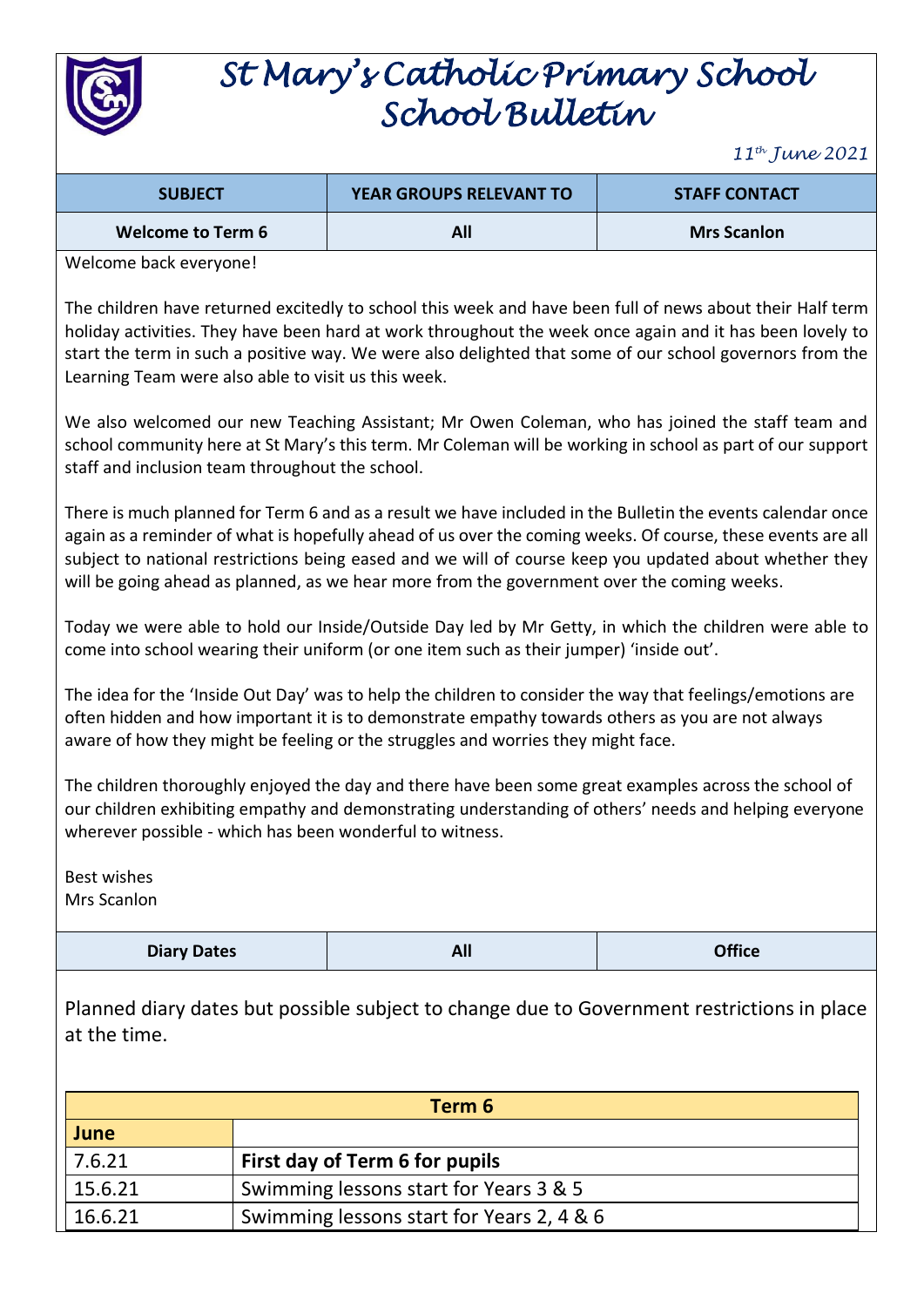| <b>School Swimming lessons</b> |                                                                                  | Years 2-6                                                                                 | <b>Mrs Piper</b> |  |
|--------------------------------|----------------------------------------------------------------------------------|-------------------------------------------------------------------------------------------|------------------|--|
| 23.7.21                        | Last Day of Term (1pm finish)                                                    |                                                                                           |                  |  |
| 23.7.21                        | Leavers Mass 9.30am                                                              |                                                                                           |                  |  |
| 16.7.21                        | <b>Reserve Sports Day</b>                                                        |                                                                                           |                  |  |
| 15.7.21                        |                                                                                  |                                                                                           |                  |  |
| 14.7.21 &                      | Violet/Indigo School Production (evenings)                                       |                                                                                           |                  |  |
| 14.7.21                        | New Reception Class 2021 Transition - Stay and Play (10-11am)                    |                                                                                           |                  |  |
| 12.7.21                        | INSET Day - School closed to all pupils.                                         |                                                                                           |                  |  |
|                                | to 8pm                                                                           |                                                                                           |                  |  |
| 11.7.21                        | Parish Party to celebrate Fr Kevin's 60 <sup>th</sup> ordination anniversary 2pm |                                                                                           |                  |  |
| 9.7.21                         | Sports Day and picnic lunch                                                      |                                                                                           |                  |  |
| 8.7.21 & 9.7.21                | Violet Class Transition Days for pupils going to St. Gregory's - 2 days          |                                                                                           |                  |  |
| 5.7.21 & 6.7.21                | Violet Class Transition Days for pupils going to Beacon - 2 days                 |                                                                                           |                  |  |
| 5.7.21                         | Secondary School Experience Day at St Gregory's for Indigo Class                 |                                                                                           |                  |  |
| 3.7.21                         | Friends of St Mary's Music Festival 6pm                                          |                                                                                           |                  |  |
| $1.7.21 - 3.7.21$              | Violet Class Residential (camp in school grounds)                                |                                                                                           |                  |  |
| 1.7.21                         |                                                                                  | New Reception Class 2021 Transition - Make and Take (10-11am)                             |                  |  |
| July                           |                                                                                  |                                                                                           |                  |  |
| 28.6.21                        |                                                                                  | Violet Class retreat day with Fr Dominic                                                  |                  |  |
| 21.6.21                        |                                                                                  | Red and Violet Class. Groups Photos                                                       |                  |  |
| 21.6.21                        |                                                                                  | <b>RE Events week - Islam</b>                                                             |                  |  |
| 18.6.21                        |                                                                                  | pupils and parents 8.55am to 12pm<br>Friends of St Mary's - 'Do Something Different 'day. |                  |  |
| 16.6.21                        | St Gregory's Catholic Secondary School - Open Event for Year 5                   |                                                                                           |                  |  |
| $9.30 - 10.30$                 |                                                                                  | class                                                                                     |                  |  |
| 16.6.21                        | Beacon Academy - Year 5 Virtual Open Event for children, shown in                |                                                                                           |                  |  |
| 9.30-11am                      |                                                                                  |                                                                                           |                  |  |
| 15.6.21                        | Beacon Academy - Year 5 Virtual Open Event for parents and carers                |                                                                                           |                  |  |

We will be starting swimming lessons weekly for Years 2 to 6 from next Wednesday 16<sup>th</sup> June, please see timetable below.

Children must bring in a towel, a one-piece swim suit or swimming trunks (not baggy shorts) and a swimming hat in a named waterproof / plastic bag. Your child may also bring goggles if required but these are optional. Please ensure that all your children's items are named and please note that if your child does not have the required equipment, they will not be allowed to swim.

If you have completed a DBS check with the school recently and are available to help for Year 2's swimming sessions on Thursday mornings, please let the office know. We do not require volunteer helpers for years 3,4,5 & 6 at present.

We are asking for a voluntary contribution of £10 per child for swimming lessons for the rest of this term. This is to help towards the additional costs of the pool maintenance and the teaching staff. Payments can be made via Parentmail.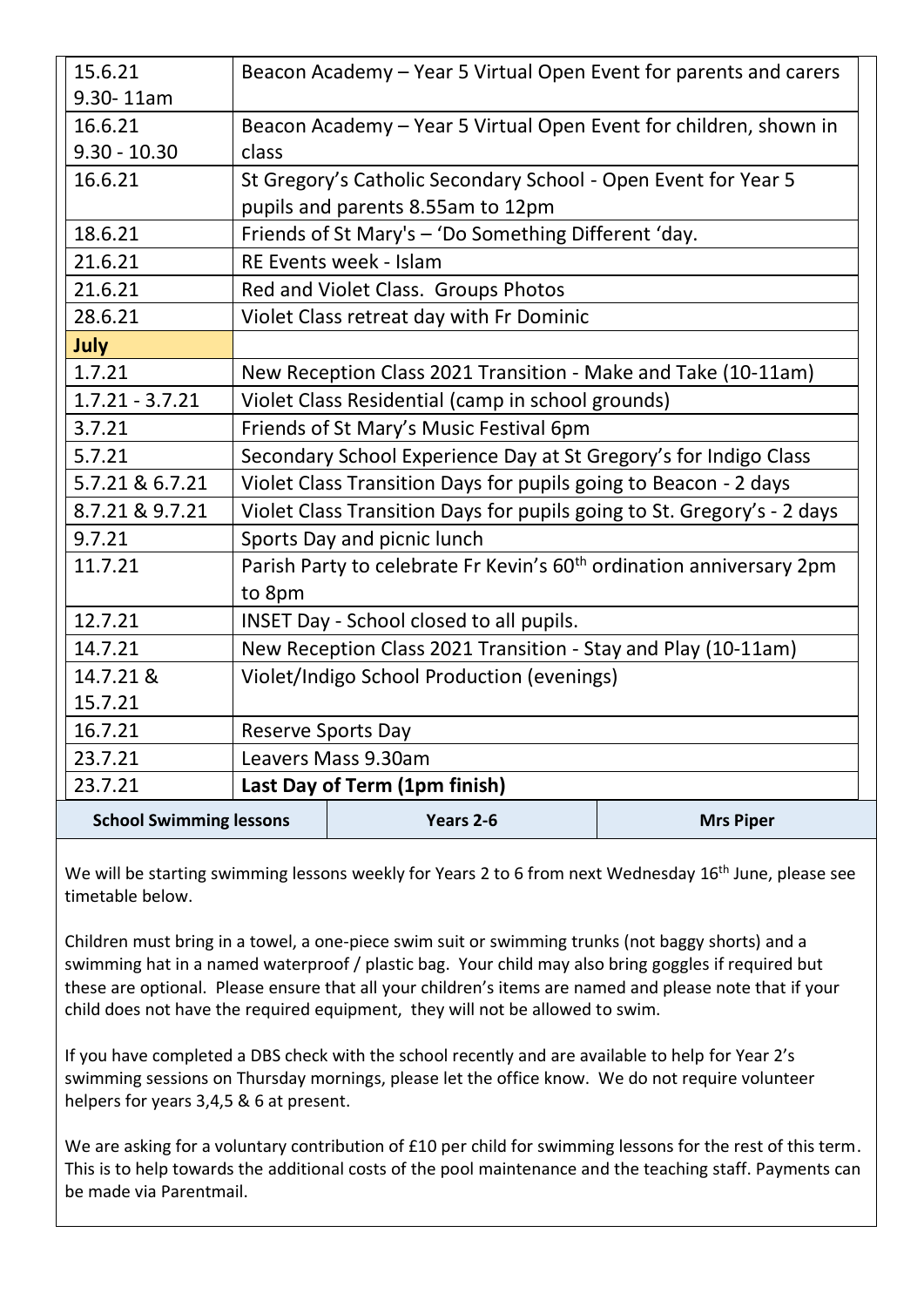We hope to start swimming for Reception and Year 1 as soon as possible, we are looking into the additional help needed for these year groups and the availability of volunteers.

|                            |            | <b>Morning Session 2</b> |                 |       | <b>Afternoon Session 1</b> |       | <b>Afternoon Session 2</b> |       |       |
|----------------------------|------------|--------------------------|-----------------|-------|----------------------------|-------|----------------------------|-------|-------|
|                            | A          | B                        | $\mathsf{C}$    | A     | B                          | C     | A                          | B     | C     |
|                            | 10.35      | 11.00                    | 11.25           | 12.55 | 13.20                      | 13.40 | 14.00                      | 14.20 | 14.40 |
| Wed.                       |            |                          | Green (3)       |       | Indigo (5)                 |       |                            |       |       |
| Thurs.                     | Yellow (2) |                          | <b>Blue (4)</b> |       | Violet (6)                 |       |                            |       |       |
| <b>Learning Team Visit</b> |            |                          | All             |       | <b>Lorna Buckwell</b>      |       |                            |       |       |

## **Weekly Swimming Timetable starting Wednesday 16th June**

On Wednesday, governors from the Learning Team were delighted to be able to visit St Mary's in person once again.

We met with staff in the new outdoor classroom on the school field, (a fabulous addition to the school grounds, allowing all the children to have an opportunity to learn outside) and we also had an opportunity to speak with the School Council.

During our visit, we spoke with staff and pupils about their experiences of learning both remotely and in school throughout the lockdown, as well as the learning that took place throughout this time and also since the full return to school back in March. The governors heard about all the hard work that has been put into continuing to move the learning forward and developing the curriculum in order to benefit all our children.

It was a thoroughly enjoyable and informative visit and governors from the Wellbeing Team are also looking forward to their time in school next week.

| <b>Water Bottles</b> | All | <b>School Office</b> |
|----------------------|-----|----------------------|
|----------------------|-----|----------------------|

Please ensure that you child comes to school each day with a named and filled water bottle. Especially in this warmer weather it is important that the children keep hydrated throughout the school day.

We are no longer supplying branded school water bottles as most children prefer to buy their own. Please if you are buying a new water bottle for your child, a pull-up sports type cap is preferred as it reduces spillages.

We have a small number of the school water bottles left but unfortunately, we do not have any of the caps and we cannot buy these in small quantities from the existing supplier.

If anyone would like a new St Mary's water bottle and you already have spare lids, please call in to the school office, we will sell the remaining bottles (without caps) at the reduced price of 50p.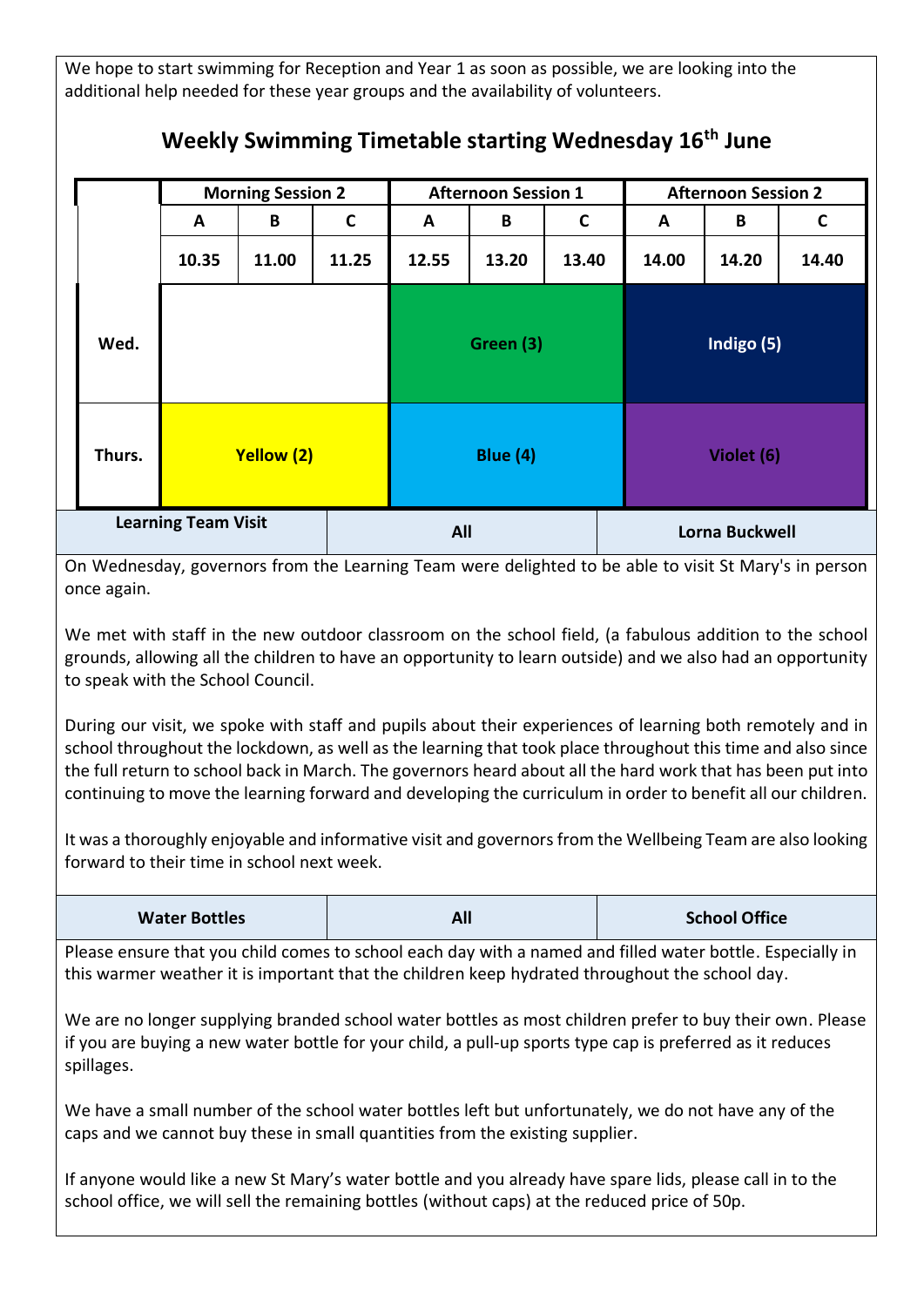| <b>Baby Congratulations</b>                                                                                                                                                                                                                                                                                                                                                                                                                                                                                                                                                                                                                                                                                                                                                                                                                                                                                                                                                                                                                                                                                                                                                                                                                                                                                                                                                                                                                                                                                                                                                                                  | All                         | <b>Mrs Scanlon</b> |  |  |  |
|--------------------------------------------------------------------------------------------------------------------------------------------------------------------------------------------------------------------------------------------------------------------------------------------------------------------------------------------------------------------------------------------------------------------------------------------------------------------------------------------------------------------------------------------------------------------------------------------------------------------------------------------------------------------------------------------------------------------------------------------------------------------------------------------------------------------------------------------------------------------------------------------------------------------------------------------------------------------------------------------------------------------------------------------------------------------------------------------------------------------------------------------------------------------------------------------------------------------------------------------------------------------------------------------------------------------------------------------------------------------------------------------------------------------------------------------------------------------------------------------------------------------------------------------------------------------------------------------------------------|-----------------------------|--------------------|--|--|--|
| We are happy to share the news that Miss Russell has had a baby girl. We send the whole family our warmest wishes<br>and congratulations.                                                                                                                                                                                                                                                                                                                                                                                                                                                                                                                                                                                                                                                                                                                                                                                                                                                                                                                                                                                                                                                                                                                                                                                                                                                                                                                                                                                                                                                                    |                             |                    |  |  |  |
| <b>School Attendance</b>                                                                                                                                                                                                                                                                                                                                                                                                                                                                                                                                                                                                                                                                                                                                                                                                                                                                                                                                                                                                                                                                                                                                                                                                                                                                                                                                                                                                                                                                                                                                                                                     | All                         | <b>Mrs Scanlon</b> |  |  |  |
| Please note that your child's attendance is expected in school during term time. Holidays in term time<br>will not be authorised and could result in a fine being issued from East Sussex. Please see the information<br>on the link below.<br>https://www.eastsussex.gov.uk/educationandlearning/schools/attendance-behaviour/holidays-term-<br>time/                                                                                                                                                                                                                                                                                                                                                                                                                                                                                                                                                                                                                                                                                                                                                                                                                                                                                                                                                                                                                                                                                                                                                                                                                                                       |                             |                    |  |  |  |
| <b>School Uniform / Badges</b>                                                                                                                                                                                                                                                                                                                                                                                                                                                                                                                                                                                                                                                                                                                                                                                                                                                                                                                                                                                                                                                                                                                                                                                                                                                                                                                                                                                                                                                                                                                                                                               | <b>All</b>                  | <b>Office</b>      |  |  |  |
| We have received a new supply of the iron-on school uniform badges. Unfortunately, the manufacturers<br>costs have increased and therefore we will need to increase the charge to £1.70 per badge to cover the<br>cost. Badges are available now from the school office and we do accept cash payment.<br>Iron on badges can be used on pale blue polo shirts or the royal blue cardigans and jumpers if you prefer<br>to buy the non-branded items from other suppliers/supermarkets.<br>Our new uniform supplier for the branded and woven items of uniform is online only at<br>http://www.brigade.uk.com/direct/index.php<br>Please note our new uniform policy allows the pale blue gingham checked girls summer dresses as well as<br>the pale blue and white striped dresses due to limited supplier availability.<br>Phillips Man Shop, our previous school uniform supplier still has a small supply of St Mary's uniform to<br>buy online, now at reduced prices. However, stocks are limited and they will not be restocking any sold-<br>out sizes. Please review their website for availability.<br>https://schools.phillips-mans-shops.co.uk/shop/st-marys-catholic-school/<br>The Friends of St Mary's are planning to hold second hand uniform sales in the week beginning 21 <sup>st</sup> June<br>and we will give full details of the times and dates in next week's bulletin<br>Please note that as high street retailers are now open again, from the start of the new school year in<br>September, we expect pupils to have the required school shoes in line with our uniform policy. |                             |                    |  |  |  |
| <b>Summer Dance and Stagecoach</b><br><b>Workshops</b>                                                                                                                                                                                                                                                                                                                                                                                                                                                                                                                                                                                                                                                                                                                                                                                                                                                                                                                                                                                                                                                                                                                                                                                                                                                                                                                                                                                                                                                                                                                                                       | <b>ALL</b>                  | <b>Office</b>      |  |  |  |
| Please see attached letter from Studio N Dance regarding Summer Holiday Dance Workshop in Langton Green<br>Village Hall.<br>A further poster is attached advertising Summer workshops being held by Stagecoach in Tunbridge Wells.                                                                                                                                                                                                                                                                                                                                                                                                                                                                                                                                                                                                                                                                                                                                                                                                                                                                                                                                                                                                                                                                                                                                                                                                                                                                                                                                                                           |                             |                    |  |  |  |
| <b>Open Gardens</b>                                                                                                                                                                                                                                                                                                                                                                                                                                                                                                                                                                                                                                                                                                                                                                                                                                                                                                                                                                                                                                                                                                                                                                                                                                                                                                                                                                                                                                                                                                                                                                                          | <b>Office</b><br><b>ALL</b> |                    |  |  |  |
| Janet Gamba, who has for many years looked after the garden at the front of our school, is opening her garden<br>Sweet Springs, Fairview Lane (together with three other gardens - all within walking distance of the town centre)<br>for the NGS charity on Thursday 17th June from 1pm to 5pm. Parking is at the main car park and teas and cakes<br>are in the Community Centre Cafe. The cost of entry for all four gardens is £6 (book online or correct money on the<br>day, please - pay at the first garden).                                                                                                                                                                                                                                                                                                                                                                                                                                                                                                                                                                                                                                                                                                                                                                                                                                                                                                                                                                                                                                                                                        |                             |                    |  |  |  |